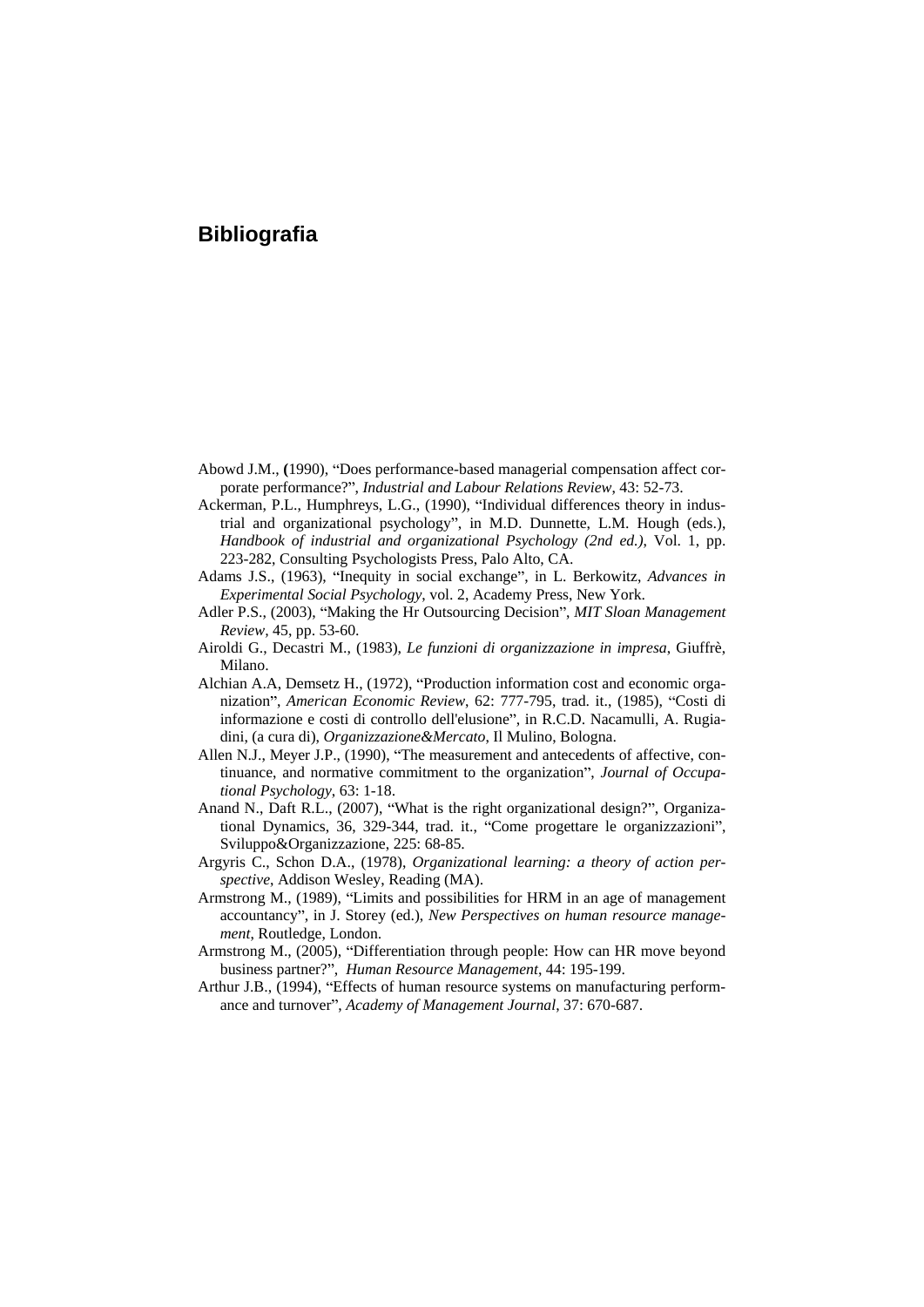- Ashforth B.E., Mael F., (1989), "Social identity theory and the organization", *Academy of Management Review, 14: 20-39.*
- Austin J. T., Villanova P., (1992), "The criterion problem: 1917-1992", *Journal of Applied Psychology*, 77: 836-874.
- Bailey T., (1993), "Discretionary effort and the organization of work: Employee participation and work reform since Hawthorne". Working paper, Columbia University, New York.
- Bandura A., (1989), "A social cognitive theory of action", in J.P. Forgas, M. J. Innes, (eds.), *Recent advances in social psychology: an international perspective,* (pp. 127-138), Elsevier, North Holland (NL).
- Barney J. B, Hesterly W. B., (2005), *Strategic Management and Competitive Advantage: Concepts*, Pearson Education, Upper Saddle River, New Jersey.
- Barney J.B., (1986), "Organizational culture: can it be a source of sustained competitive advantage?", Academy of Management Review, 11: 656-665.
- Barney J.B., (1991), "Firm resource and sustained competitive advantage", *Journal of Management*, 17: 99-120.
- Barney J.B., (1995), "Looking inside for competitive advantage", *Academy of Management Executive*, 9: 49-61.
- Barney, J.B., Wright, P.M. (1997), "On becoming a strategic partner: the role of human resource in gaining competitive advantage , *Human Resource Management*, 37: 31-46.
- Barrick M.R., Mount M.K., (1993), "Autonomy as a moderator of the relationship between the big five personality dimensions and job performance", *Journal of Applied Psychology*, 78: 111-118.
- Bartel P.A., (1994), "Productivity gains from the implementation of employee training programs", *Industrial Relation*, 33: 411-425.
- Bartezzaghi E., Guerci M., Paoletti F., (2008), "L'outsourcing dei processi di gestione del personale", *Sviluppo&Organizzazione*, 226: 30-43.
- Batt R., (2002), "Managing customer services: human resource practices, quit rates, and sales growth", *Academy of Management Journal*, 45: 587-597.
- Becker B.E., Gerhart B., (1996), "The impact of human resource management on organizational performance: progress and prospects , *Academy of Management Journal*, 39: 779-801.
- Becker B.E., Huselid M.A., (1998), "High performance work systems and firm performance: a synthesis of research and managerial implications", in G. Ferris (ed.), *Research in personnel and human resource management*, 16: 53-101.
- Becker B.E., Huselid M.A., Ulrich D., (2001), *HR Scorecard: linking people, strategy, and performance*, Harvard Business School Press, Boston.
- Belcourt M., (2006), "Outsourcing The benefits and the risks" *Human Resource Management Review*, 16, pp. 269-279.
- Bergami M., (1996), *L identificazione con l impresa*, NIS, Roma.
- Berger P. L., Luckmann T., (1967), *The Social Construction of Reality*, Doubleday, Garden City NY.
- Bodega D. (2002), *Le forme della leadership. Attese, percezioni, modelli di eccellenza*, Etas, Milano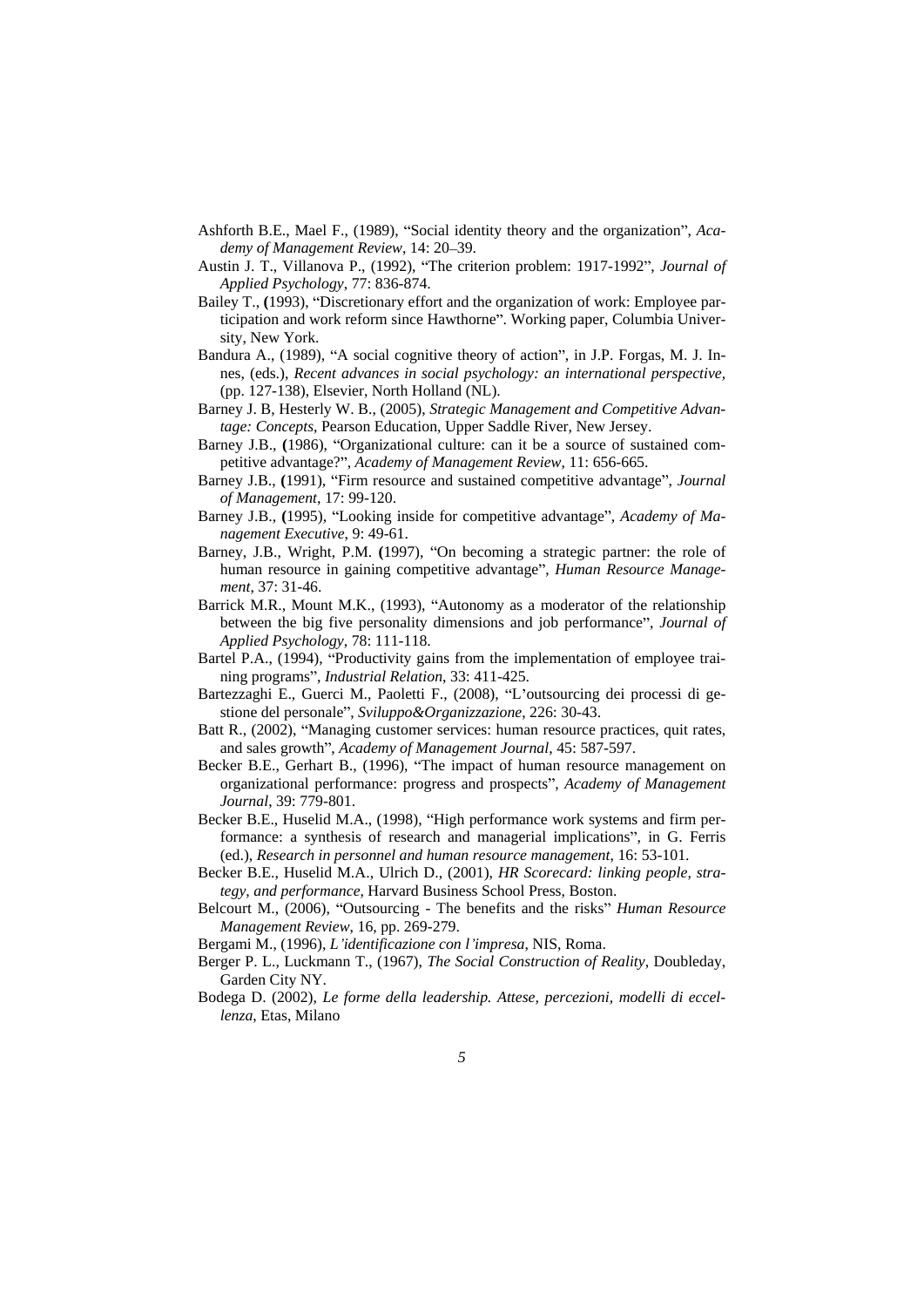- Bodega D., (1996), *Organizzazione e cultura. Teoria e metodo della prospettiva culturale nell'organizzazione di azienda*, Guerini, Milano.
- Boldizzoni D., (1989), "Tendenze evolutive della direzione del personale in Italia" *Sviluppo&Organizzazione*, 113: 69-81.
- Boldizzoni D., (1999), "L'evoluzione della direzione del personale nelle imprese italiane", *Sviluppo&Organizzazione*, 174: 81-93.
- Boldizzoni D., a cura di, (2003), *Management delle Risorse Umane*, Il Sole 24 Ore, Milano.
- Boldizzoni D., Nacamulli, R.D.C., (2004), *Oltre <sup>l</sup> aula. Strategie di formazione nell economia della conoscenza*, Apogeo, Milano.
- Bontis N., (2001), "Assessing knowledge assets: a review of the models used to measure intellectual capital", *International Journal of Management Reviews*, 3: 41-60.
- Borman W.C., Motowidlo S. J., (1993), "Expanding the criterion domain to include elements of contextual performance", in N. Schmitt, W.C. Borman (eds.), Per*sonnel selection in organizations*, 35-70, Jossey-Bass, San Francisco.
- Boudreau J.W., Ramstad P.M., (2005), "Talentship, talent segmentation, and sustainability: A new HR decision science paradigm for a new strategy definition", *Human Resource Management*, 44: 129-136.
- Bowen D.E., Ledford G.E., Nathan B.R. (1991), "Hiring for the organization, not the job", *Academy of Management Executive*, 5: 35-51.
- Boyatsis R., (1982), *The competent manager*, John Wiley & Sons, New York.<br>Brown C., Reich M., Stern D., (1992), "Becoming a high performance work organi-
- zation: the role of security, employee involvement and training", Working Paper 45, Institute of Industrial Relations, University of California, Berkeley CA.
- Brummer R.L, Flamholtz E.G., Pyle W.C., (1968), "Human resource measurement: a challenge for accountants", *The accounting review*: 217-224.
- BTDC (2006), Rapporto conclusivo indagine Cranet Le politiche di gestione delle risorse umane nelle aziende italiane, Bicocca Training and Development Center, Università Bicocca, Milano.
- Caldwell R., (2001), "Champions, adapters, consultants and synergists: the new change agents in HRM", Human Resource Management Journal, 11: 39-52.
- Caldwell R., (2008), "HR business partner competency models: re-contextualising effectiveness", *Human Resource Management Journal*, 18: 275-294.
- Cameron K.S., (1998), "Strategic organizational downsizing: an extreme case", Re*search in organizational behavior*, 20: 185-229.
- Campbell J.P., (1990), Modeling the performance prediction problem in industrial and organizational psychology, in M.D. Dunnette, L.M. Hough (eds.), *Handbook of industrial and organizational Psychology (2nd ed.)*, Vol. 1, pp. 687-732, Consulting Psychologists Press, Palo Alto, CA.
- Campiglia P., Gandiglio C., Santoro G.M., (2000), *Direzione del Personale*, Guerini e Asso ciati, Milano.
- Camuffo A., (1996), "Competenze. La gestione delle risorse umane tra conoscenza individuale e conoscenza organizzativa", *Economia&Management*, 2: 67-81.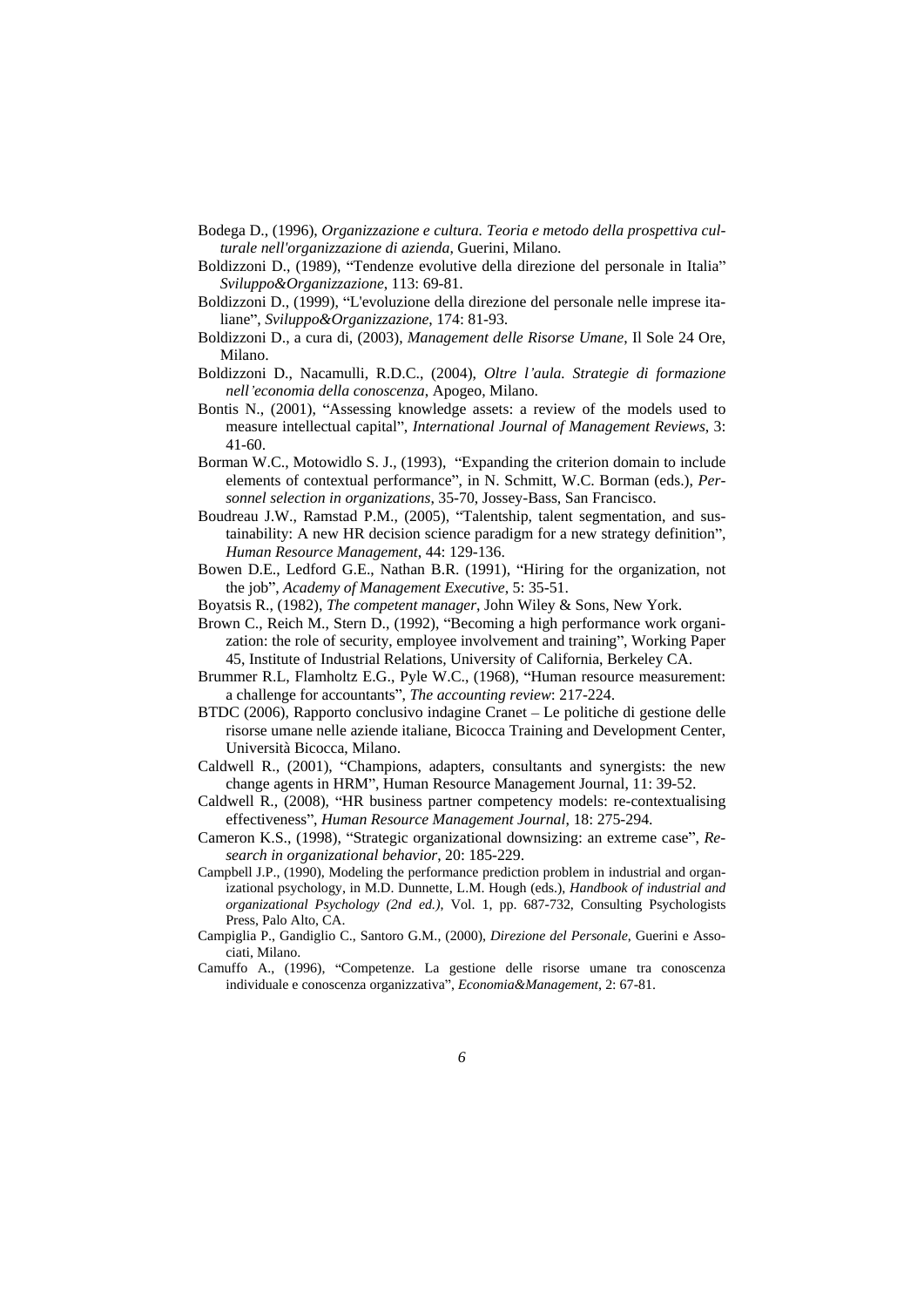- Camuffo A., (2000), "Il valore delle competenze", *Sviluppo&Organizzazione*, 178: 21-36.
- Camuffo A., Costa G., (1993), "Strategic Human Resource Management", *Sloan Management Review*, 34: 59-67.
- Carlzon J., (1987), *Moments of truth: new strategies for today s customer-driven economy*, Harper and Row, New York.
- Cascio W. F.,  $(2005)$ , "From business partner to driving business success: the next step in the evolution of HR management", *Human Resource Management*, 44: 159-163.
- Chandler A.D. Jr., (1977), *The visible hand*, Harvard University Press, Cambridge (MA); tr. It. *La mano visibile*, Franco Angeli, Milano, 1981.
- Coda V., (1988), *L orientamento strategico dell impresa*, Utet, Torino.
- Cohen M.D., March, J.G., Olsen J.P., (1972), "A Garbage can model of organizational choice", *Administrative Science Quarterly*, 17, pp. 1-25.
- Collis D.J., Montgomery C.A., (1995), "Competing on resources: strategy in the 1990 s , *Harvard Business Review*, 73: 118-128.
- Conklin D.W., (2005), "Risks and rewards in HR business process outsourcing", *Long Range Planning*, 38: 579-598.
- Cook M.F., (1999), *Outsourcing human resource functions. Strategies for providing enhanced HR services at lower cost*. American Academy Association, New York.
- Coriat B., (1991), *Penserà l envers. Travail et Organisation dans l entreprise Japonaise*, Christian Bourgois, Paris.
- Costa G., (1997), *Economia e direzione delle risorse umane (II ed.)*, Utet, Torino.
- Costa G., Gianecchini M., (2005), *Risorse umane. Persone, relazioni <sup>e</sup> valore*, McGraw Hill, Milano.
- Costa P., McCrae R., (1992), *Revised NEO personality inventory: professional ma nual*, Psychological Assessment Resources, Odessa, FL.
- Csoka L.S., Hackett B., (1998), *Transforming the HR Function for global business success,* Conference Board, New York.
- Czaplewski A.J., Ferguson J. M., Milliman J.F, (2001), "Southwest Airlines: How Internal Marketing Pilots Success", *Marketing Management*, 10: 14-17.
- D Aveni R.A., (2001), *Strategic supremacy: how industry leaders create growth, wealth, and power through spheres of influence*, Free Press, New York.
- Datta D.K., Guthrie J.P., Wright P.M., (2003), "Human resource management and labor productivity: does industry matter?", *Academy of Management Journal*, 48: 135-145.
- Davidson W.N., Worrell D.N., Fox J.B., (1996), "Early retirement programs and firm performance", *Academy of Management Journal*, 39: 970-984.
- De Meuse K.P., Bergmann, T.J., Vanderhaiden P.A., (1994), "Announced layoff: their effects on corporate financial performance , *Human Resource Management*, 33, 509-530.
- De Sanctis D., Poole M.S., (1994), "Capturing the complexity in advanced technology use: adaptive structuration theory", *Organization Science*, 5: 121-147.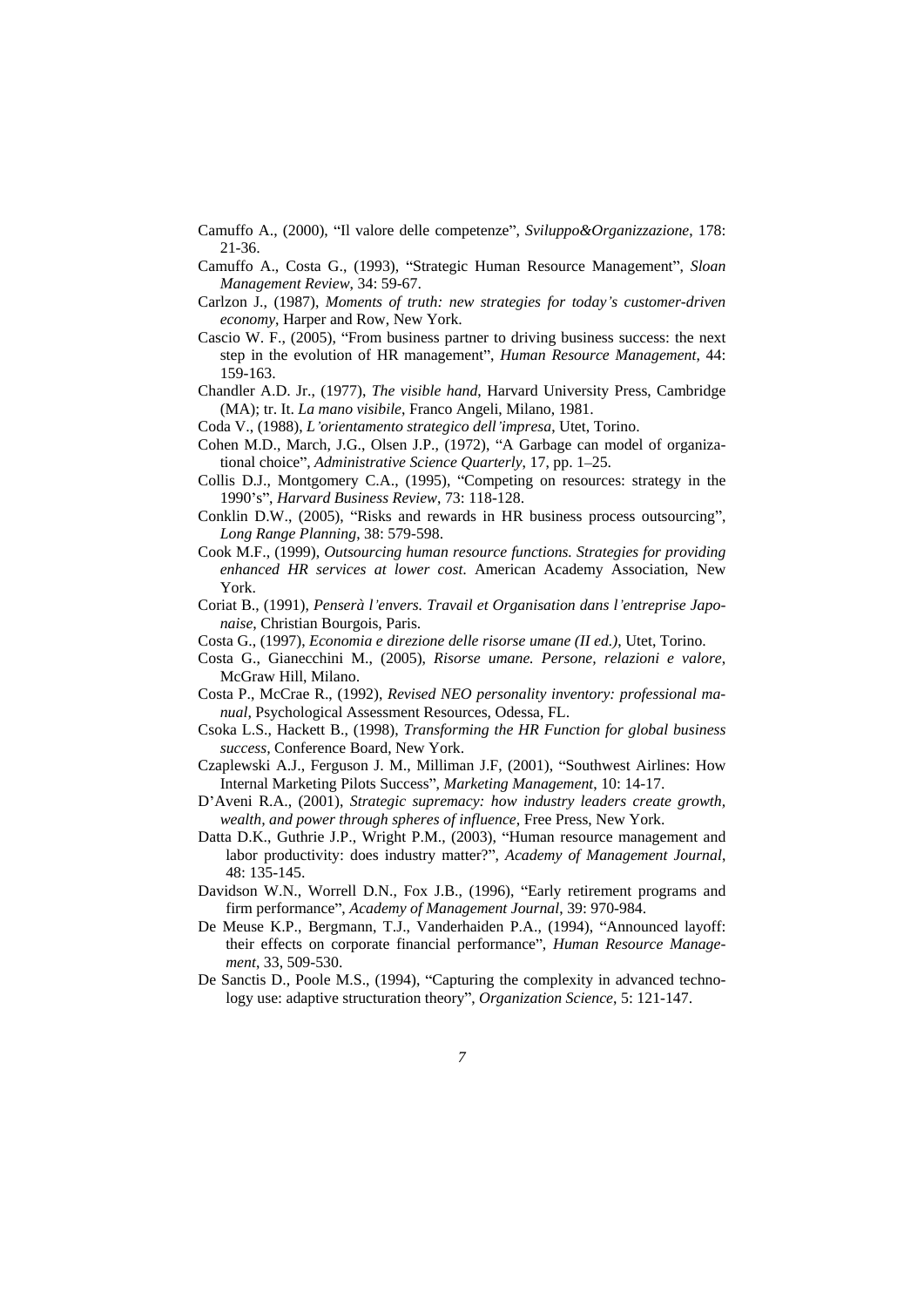- Decastri M., (1990), "La cultura d'azienda: profili, modalità di gestione e cambiamento , in AA.VV., *Enciclopedia dell Azienda*, Pirola, Milano.
- Decastri M., (1993), *Verso l internazionalità*. *Assetti organizzativi, sistemi di gestione del personale <sup>e</sup> cultura d'azienda per af rontare la sfida internazionale*, Guerini, Milano.
- Deci, E. (1975), *Intrinsic motivation*, Plenum, New York.
- Delaney J.T., Huselid M.A., (1996), "The impact of human resource management practices on perceptions of organizational performance", Academy of Manage*ment Journal*, 39: 949-969.
- Delery J.E., Doty D.H., (1996), "Modes of theorizing in strategic human resource management: Tests of universalistic, contingency and configurational performance predictions", *Academy of Management Journal*, 39: 802-835.
- DeNisi A., Peters L.H., (1996), "Organization of information in memory and the performance appraisal process: evidence from the field", *Journal of Applied Psychology*, 81, 717-737.
- Dutton J.E., Dukerich J.M., Harquail C.V., (1994), "Organizational images and member identification", *Administrative Science Quarterly*, 39: 239-263.
- Edmondson G., (2003), "BMW's Labor Practices Are Cutting-Edge Too", BusinessWeek, 3836: 57-60.
- Edmondson G., (2006), "BMW's Dream Factory", *BusinessWeek*, 4005: 70-80.
- Edvinsson L., Malone M.S., (1997), *Intellectual capital. Realizing your company true value by finding its hidden brainpower*, HarperBusiness, New York.
- Eisenstat R.A., (1996), "What corporate human resources brings to the picnic: four models for functional management", *Organizational Dynamics*, 25: 6-21.
- Fasoli F., (2006), La sfida dell intangibile umano. Un tentativo di quantificazione, Sviluppo&Organizzazione, 202: 80-82.
- Ferris G.R., Perrewé, P.M., Ranft A., Zinko R., Stoner J.S., Brouer R.L., Laird M.D. (2007), "Human resources reputation and effectiveness", *Human Resource Management Review*, 17:117-130.
- Fitz-enz J., (2002), *How to measure human resource management* (3<sup>*rd ed.)*. McGraw-Hill, New York.</sup>
- Flamholtz E.G., (1999), *Human resource accounting. Advances in concepts, methods and applications (3rd ed.)*, Kluwer , Norwell (MA).
- Flood P., Gannon M.J. e Paauwe J., (1996), *Managing without traditional methods: international innovations in human resource management*, Addison-Wesley, Reading, MA.
- Galanaki E.A., Papalexandris N., (2005), "Outsourcing of human resource management services in Greece", *International Journal of Manpower*, 26: 382-396.
- Galbraith J.R., (1993), *Competing with flexible lateral organizations (II ed.)*, Addison-Wesley, Reading MA.
- Galbraith, J.R., (1977), *Organization design*. Reading (MA): Addison-Wesley, Reading MA.
- Gerhart B., Milkovich G.T., (1995), "Organizational differences in managerial compensation and financial performance , *Academy of Management Journal*, 33: 663-691.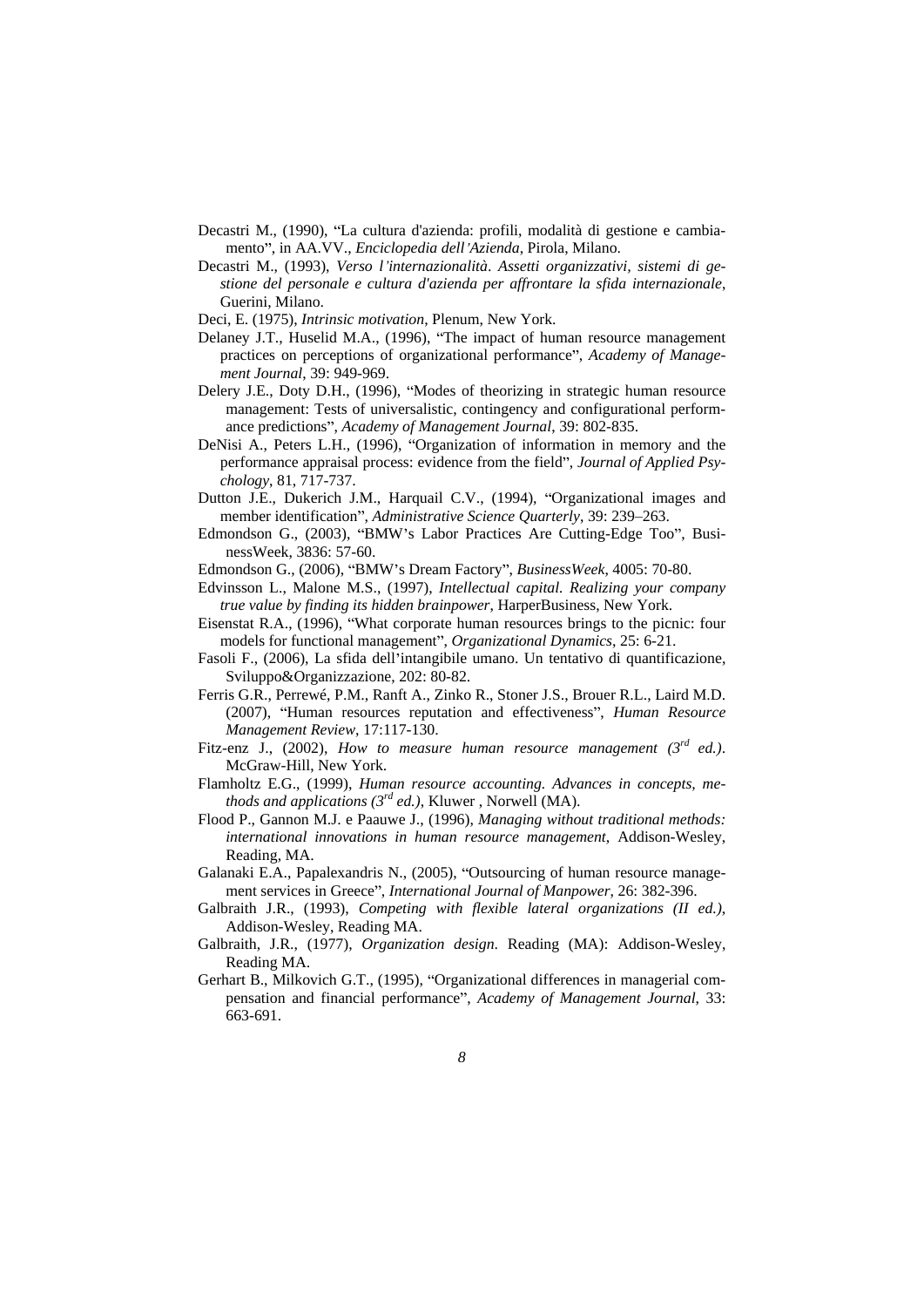- Giannecchini M., Gubitta P., Costa G., (2006), "HR Outsourcing and boundary design. The determinants of HR outsourcing decision", paper presented at 21st Workshop on Strategic Human Resource Management, The European Institute for Advanced Studies in Management, *Aston, UK – March 30-31, 2006.*
- Giddens A. (1990), *La costituzione della società*. *Lineamenti di teoria della strutturazione*, Edizioni di Comunità, Milano.
- Giddens A., Pierson C., (1989), *Conversations with Anthony Giddens,* Polity Press, Cambridge UK.
- Gittell J., (2002), *The Southwest Airlines way: using the power of relationships to achieve high performance*, McGraw-Hill, New York.
- Golzio L., (1976), *Aspetti organizzativi della direzione per obiettivi nell impresa*, Giuffrè, Milano.
- Grandori A., (1998), *Organizzazione e comportamento economico*, Il Mulino, Bologna.
- Grant R.M., (1991), "The resource-based theory of competitive advantage: implications for strategy formulation", *California Management Review*: 114-135.
- Greer C.R., Youngblood S.A., Gray D.A., (1999), "Human resource management outsourcing: the make or buy decision", *Academy of Management Executive*, 13:  $85-96.$
- Hallowell, R. (1996), "Southwest Airlines: A case study linking employee needs satisfaction and organizational capabilities to competitive advantage", *Human Resource Management*, 35: 513 534.
- Hannon J.M., Milkovich G.T., (1996), "The effect of human resource reputation signals on share prices: An event study", *Human Resource Management*, 35:  $405 - 424.$
- Hewitt (2005), *Survey highlights. HR outsourcing: trends & insights*, Hewitt & Associates, London.
- Hofstede G., (1991), *Cultures & organizations: software of the mind. Intercultural cooperation and its importance for survival*, McGraw-Hill, New York.
- Hope-Hailey V., Farndale E., Truss C., (2005), "The HR department's role in organisational performance", *Human Resource Management Journal*, 15: 49-66.
- Hulin C.L., Roznowski M., Hachiya D., (1985), "Alternative opportunities and withdrawal decisions: empirical and theoretical discrepancies and an integration", *Psychological Bulletin*, 97: 233-250.
- Hunter I., Saunders J., Boroughs A., Constance S. (2006), *HR Business Partner*, Gower, Aldershot (UK).
- Hunter J.E., Hunter, R.F., (1984), "Validity and utility of alternative predictors of job performance", *Psychological Bulletin*, 96: 72-98.
- Huselid M.A, Ulrich D., Beatty R.W., (2003), *The Workforce Scorecard*, Harvard Business School Press.
- Huselid M.A., (1995), "The impact of human resource management practices on turnover, productivity, corporate financial performance , *Academy of Management Journal*, 38: 635-672.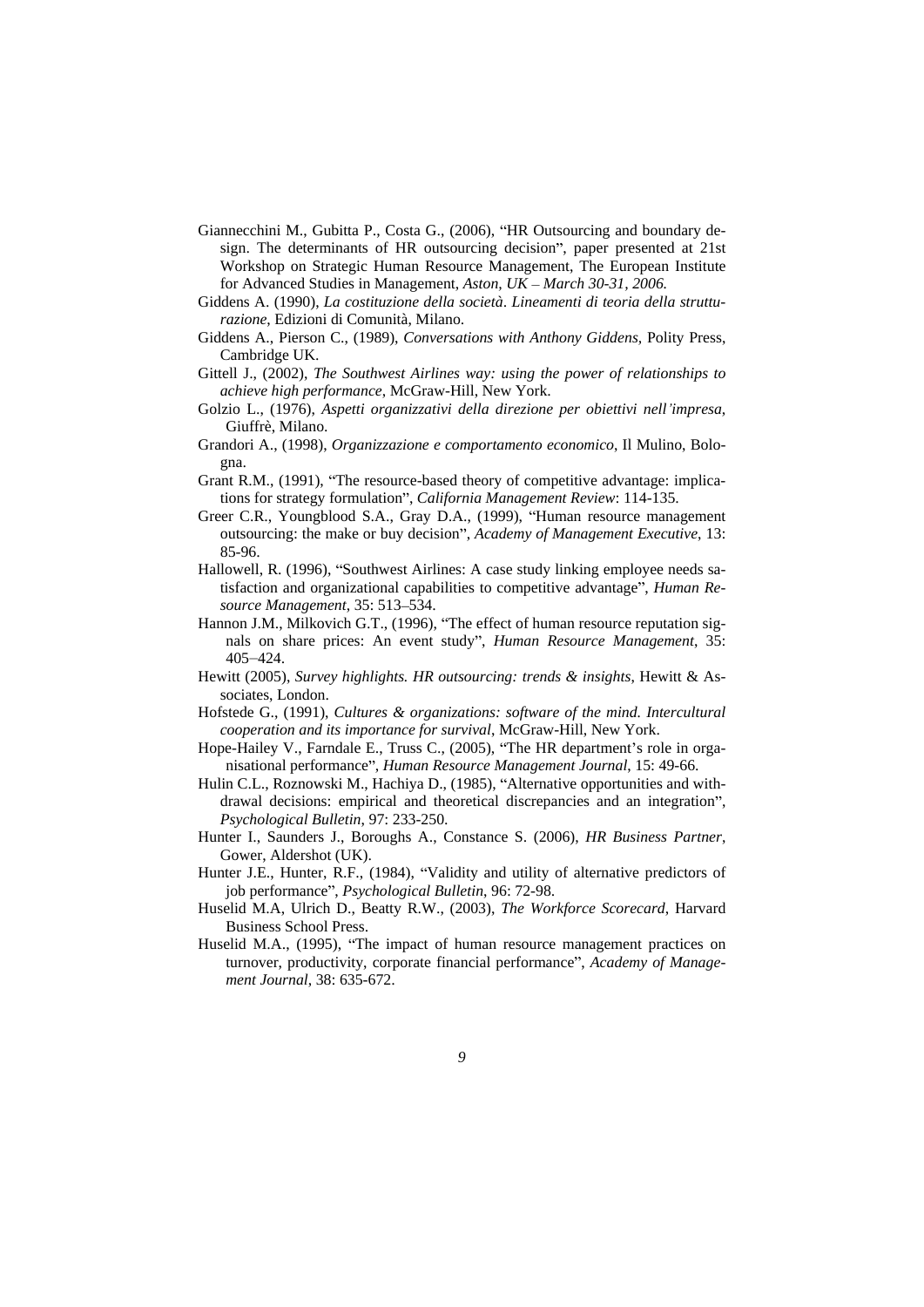- Huselid M.A., Becker B.E., (1996), "Methodological issues in cross-sectional and panel estimates of the Human Resource-firm performance link", *Industrial Relations,* 35: 400-422.
- Ichniowski C., Shaw K. Prennushi G., (1997), "The effects of human resource management practices on productivity", *American Economic Review*, 87, 291-313.
- IDC (2004), *IDC research report: worldwide and US HR management services* 2004 2008, Forecast Update.
- Isen A.M., Levin P.F., (1972), "Effects of felling good on helping: cookies and kindness", *Journal of Personality and Social Psychology*, 21: 384-388.
- ISTAT (2008), *Previsioni demografiche 2007-2051*, Istituto Nazionale di Statistica, Roma. **Example 20** Second 20 April 20 Second 20 April 20 Second 20 April 20 Second 20 April 20 Second 20 April 20 Second 20 April 20 Second 20 Second 20 April 20 Second 20 April 20 Second 20 April 20 Second 20 Second 20 Se
- Kalleberg A.L., Knoke D., Marsden P.V., Spaeth J.L., (1996), *Organizations in America: Analyzing their structures and human resource practices*, Sage Publications, Thousand Oaks, California.
- Kaplan R.S., Norton D.P., (1992), "The balanced scorecard: measures that drive performance", *Harvard Business Review, 70: 71-80.*
- Kates A., (2006) "(Re)Designing the HR Organization", *Human Resource Planning*, 29: 22-30*.*
- Kay A., (2005), "A critique of the use of *path dependency* in policy studies", *Public Administration*, 83: 553-571.
- Kirkpatrick D.L., (1976), "Evaluation" in Craig R.L. (ed.), *Training and development handbook* (pp. 301-319). McGraw-Hill, New York.
- Klemp G.O., (1978), *Job competence assessment*, McBer and Company, Boston.
- Kotter J.P., (1996), *Leading change*, Harvard Business School Press, Boston.
- Koys D., (2001), "The effects of employee satisfaction, organizational citizenship behavior, and turnover on organizational effectiveness: A unit-level, longitudinal study , *Personnel Psychology*, 54: 1101-1114.
- Lacity M.C., Hirschheim, R., (1995), *Beyond the information systems outsourcing Bandwagon*, John Wiley & Sons, New York.
- Lado A.A., Wilson, M.C., (1994), "Human resource systems and sustained competitive advantage: a competency-based perspective", Academy of Management Re*view*, 19: 699-727.
- Landes D.S., (1966), *The Rise of Capitalism*, Macmillan, New York.
- Lawler E.E., Mohrman S.A., (2003a), "HR as a strategic partner: what does it take to make it happen?", *Human Resource Planning*, 26: 15-29.
- Lawler E.E., Mohrman S.A., (2003b), *Creating a strategic human resources organization: an assessment of trends and new directions*, Stanford University Press, Stanford CA.
- Lazear E.P., Rosen S., (1981), "Rank-order tournaments as optimal labor contracts", Journal of Political Economy, 89: 841-864.
- Leana C. R., Van Buren H.G., (1999), "Organizational social capital and employement practices *, Academy of Management Review*, 24 (3): 538-555.
- Legge C., (1995), *Human resource management. Rhetorics and realities*, Palgrave, Basingstock.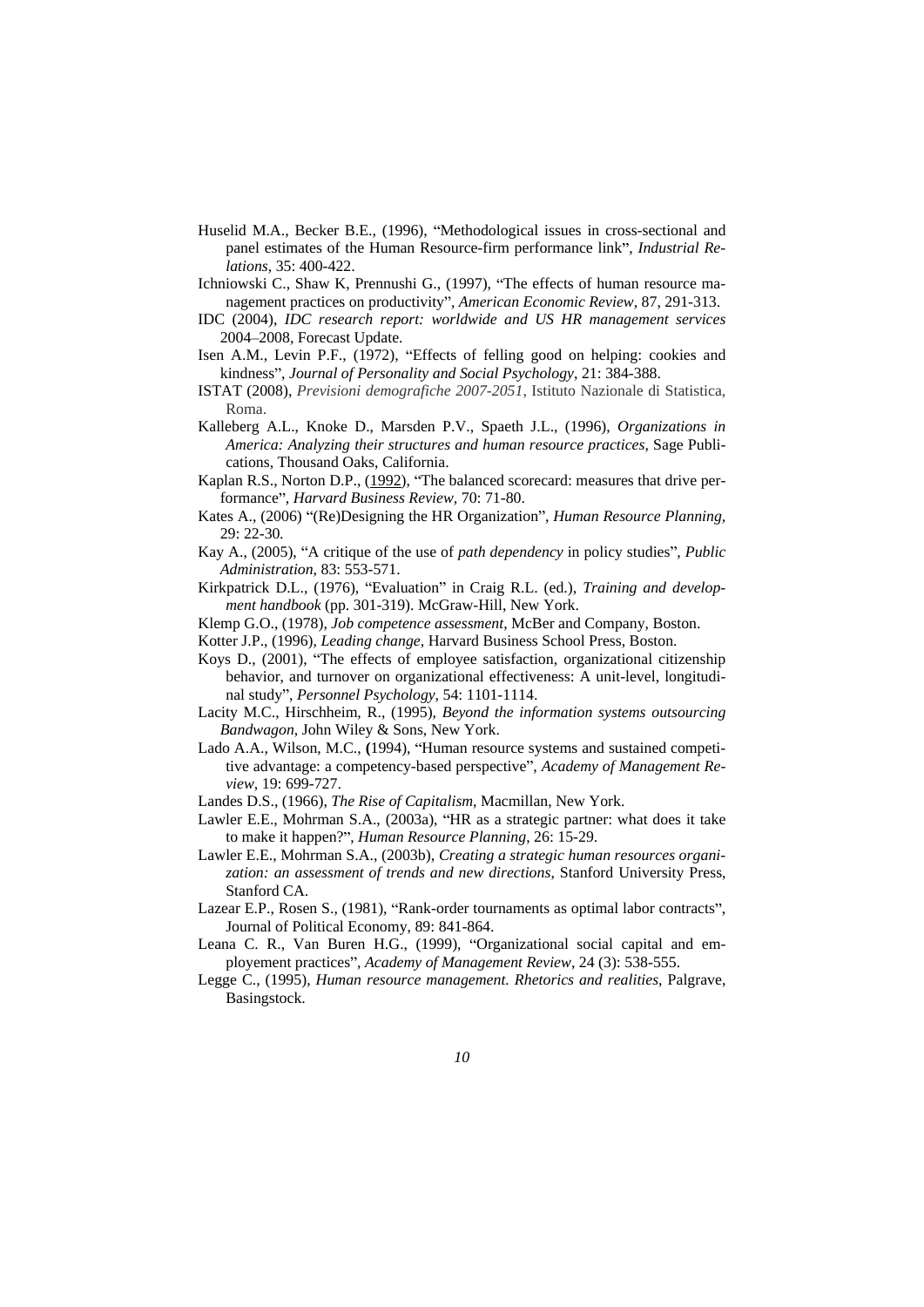- Leonard J.S., (1990), "Executive pay and firm performance", *Industrial and Labour Relations Review*, 43: 13-29.
- Lev B., (2003), *Intangibles: management, measurement, and reporting*, Brookings Institution, Washington, D.C.
- Levati W., Saraò M., (2002). *Psicologia e sviluppo delle risorse umane nelle organizzazioni*, Franco Angeli, Milano.
- Lewin K., (1951), *Field theory in social science*, Harper & Row, New York.
- Lippman S.A., Rumelt R.P., (1982), "Uncertain imitability: an analysis of interfirm differences in efficiency under competition", Bell Journal of Economics, 13: 418-438.
- Locke E.A., Latham G. P., (1990), *A theory of goal setting and task performance,* Prentice-Hall, Englewood Cliffs NJ.
- Lomi A., (1991), *Reti organizzative: teoria, tecnica e applicazioni*, Il Mulino, Bologna.
- Losey M., Ulrich D., Meisinger S. (Eds.), (2005), *The Future of Human Resource Management: 64 Thought Leaders Explore the Critical HR Issues of Today and Tomorrow*, John Wiley & Sons, Hoboken, NJ.
- MacDuffie J.P., (1995), "Human resource bundles and manufacturing performance: Organizational logic and flexible production systems in the world auto industry", *Industrial and Labor Relations Review*, 48: 197-221.
- Maraschini F., (2004), *Gestire le competenze. Perché e come*, Giappichelli, Torino.
- Martelli A., (2005), "Il ROI della formazione", in D. Boldizzoni, R.C.D. Nacamulli, *Oltre l aula*, Apogeo, Milano.
- Masini C., (1978), *Lavoro e risparmio (II ed.)*, Giuffrè, Milano.
- Masino G., (2000), *Nuove tecnologie e azione organizzativa. Riflessioni teoriche e casi aziendali*, Isedi, Torino.
- McClelland D.C., (1976), *A Guide to job competency assessment*, McBer, Boston.
- Michaels E.G., Handfield-Jones H., Axelroad B., (2001), *The war of talent,* Harvard Business School Press, Boston, MA, trad. it. (2002), *La guerra dei talenti*, Etas Libri, Milano.
- Milgrom P., Roberts J., (1992), *Economics, organization and management*, Prentice Hall, Englewood Cliffs, NJ, trad. it. (1994), *Economia, organizzazione e ma nagement*, Il Mulino, Bologna.
- Mintzberg H., (1983), *Structures in fives. Designing ef ective organizations*, Prenti ce-Hall, Englewood Cliffs; trad. it, *La progettazione dell organizzazione azien dale*, Il Mulino, Bologna, 1985.
- Mintzberg H., (1989), *Mintzberg on Management. Inside our strange world of or ganizations*, The Free Press, New York, trad. it. (1991), *Management, mito e realtà*, Garzanti, Milano.
- Mintzberg H., (1994), "The rise and fall of strategic planning", Harvard Business review, 72: 107-114.
- Motowidlo S.J., Borman W.C., Schmit M.J., (1997), "A theory of individual differences in task and contextual performance, *Human Performance*, 10: 71-83.
- Mowday R.T., Porter L.W., Steers R.M., (1982), *Employee-Organization Linkages*, Academic Press, New York.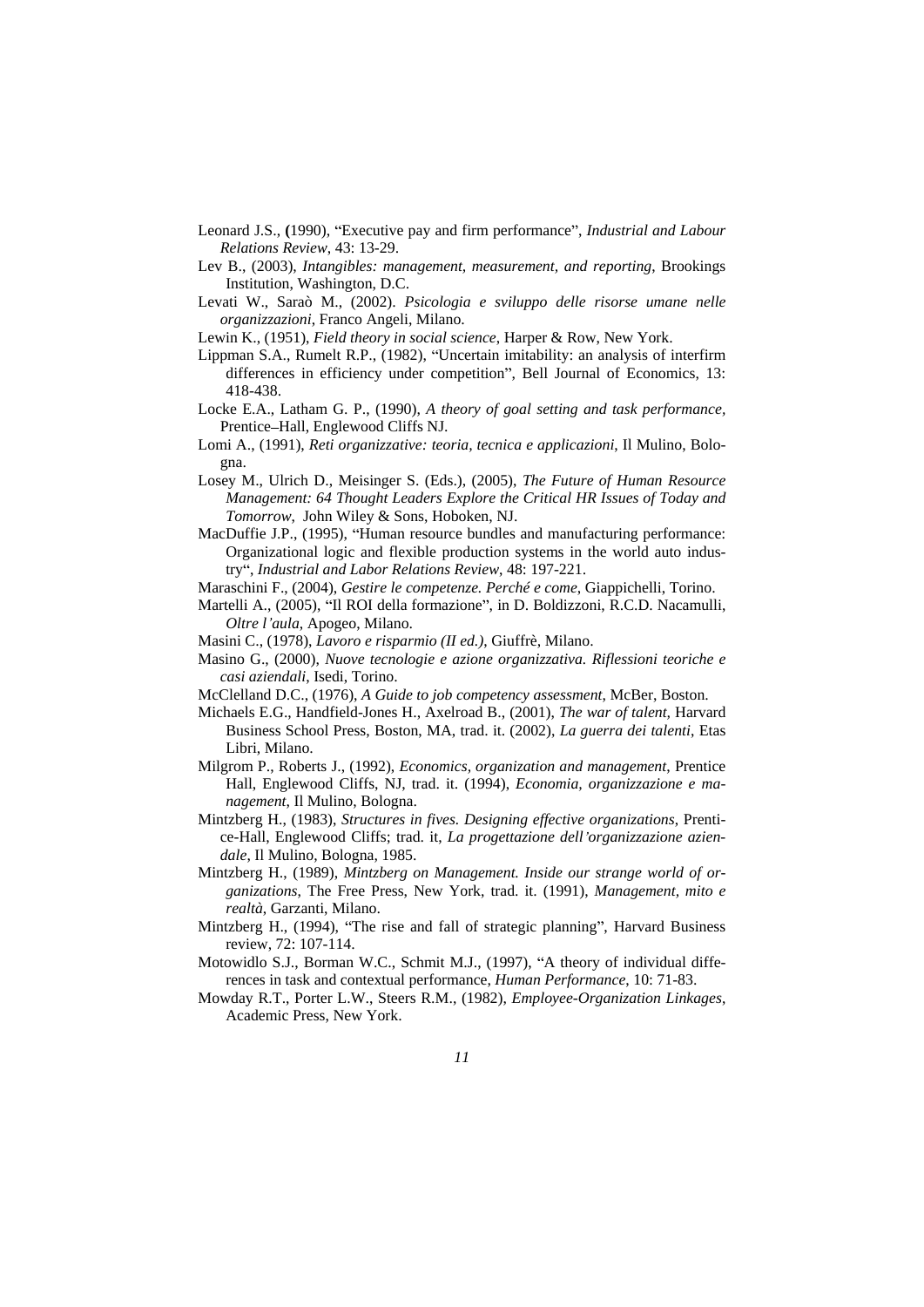- Nacamulli R.C.D., Boldizzoni D., (1993), "Il Marketing interno dei servizi del personale", *Sviluppo&Organizzazione*, 136.
- Neuman J.L., (1987), "OVA: avoid slash-and-burn overhead reduction". *Management Review*, 76: 34-40.
- Noe R.A., Hollenbeck J.R., Gerhart B., Wright P.M., (2005),*Human resource ma nagement: gaining a competitive advantage (IV ed.)*, McGraw-Hill, New York, trad. it. (2006), *Gestione delle risorse umane*, Apogeo, Milano.
- O' Reilly III C., Thusman M.L. (2004), "The ambidextrous organization", *Harvard Business Review*, 86: 74-81.
- O'Toole J., (1985), "Employee practices at the best managed companies", *California Management Review*, 28: 35-66.
- OD&M, (2006), *7° rapporto sulle retribuzioni in Italia*, OD&M Consulting, Milano.
- Ollman B., (1971), *Alienation: Marx <sup>s</sup> conception of man in <sup>a</sup> capitalist society*, Cambridge University Press, Cambridge UK.
- Ordanini A., Silvestri G., (2008), "Recruitment and selection services. efficiency and competitive reasons in the outsourcing of HR practices", *International Journal of Human Resource Management*, 19: 372-391.
- Orlikowski W.J., (1992), "The duality of technology: rethinking the concept of technology in organizations", *Organization Science*, 3: 398-427.
- Oshima M., Kao T., Tower J., (2005), "Achieving post-outsourcing success", *Human Resources Planning*, 28, pp. 7-12.
- Ostroff C., Bowen D.E., (2000), Moving HR to a higher level: HR practices and organizational effectiveness, in K.J.Klein, S.W.J. Kozlowski (eds.), *Multilevel theory, research, and methods in organizations: foundations, extensions, and new directions*, pp. 211-266, Jossey-Bass, San Francisco.
- Ouchi W.G., (1984), *The M-form society. How American teamwork can recapture the competitive edge*, Addison-Wesley, Reading MA.
- Paoletti F., (1992), "Legittimazione e prescrittività nell'implementazione dei sistemi di valutazione del personale", *Sviluppo&Organizzazione*, 129: 65-67.
- Paoletti F., (2001), "Un ritorno al futuro: la relazione di impiego", *Economia* & *Management*, 2, 31-33.
- Paoletti F., (2006), "Gestire le persone di talento o il talento delle persone?", *Sviluppo & Organizzazione*, 218, Novembre/Dicembre: XX-XX.
- Paoletti F., Quacquarelli B., Blumetti F., Vanni L., (2006), Traiettorie evolutive per la direzione del personale", *Sviluppo & Organizzazione*, 216: 67-77.
- Pauwee J., (1995), "Personnel management without personnel managers", in Floood, P.C., Gannon, M.J., Pauwee, J. (Eds.) *Managing Without Traditional Methods,*Addison-Wesley, Wokingham (UK).
- Perrone V., (1990), *Le strutture organizzative d impresa. Criteri e modelli di progettazione*, Egea, Milano.
- Pfeffer J., (1994), *Competitive advantage through people: unleashing the power of the work force*, Harvard Business School Press, Boston.
- Pfeffer J., (1998), *The human equation. Building profits by putting people first*, Harvard Business School Press, Boston.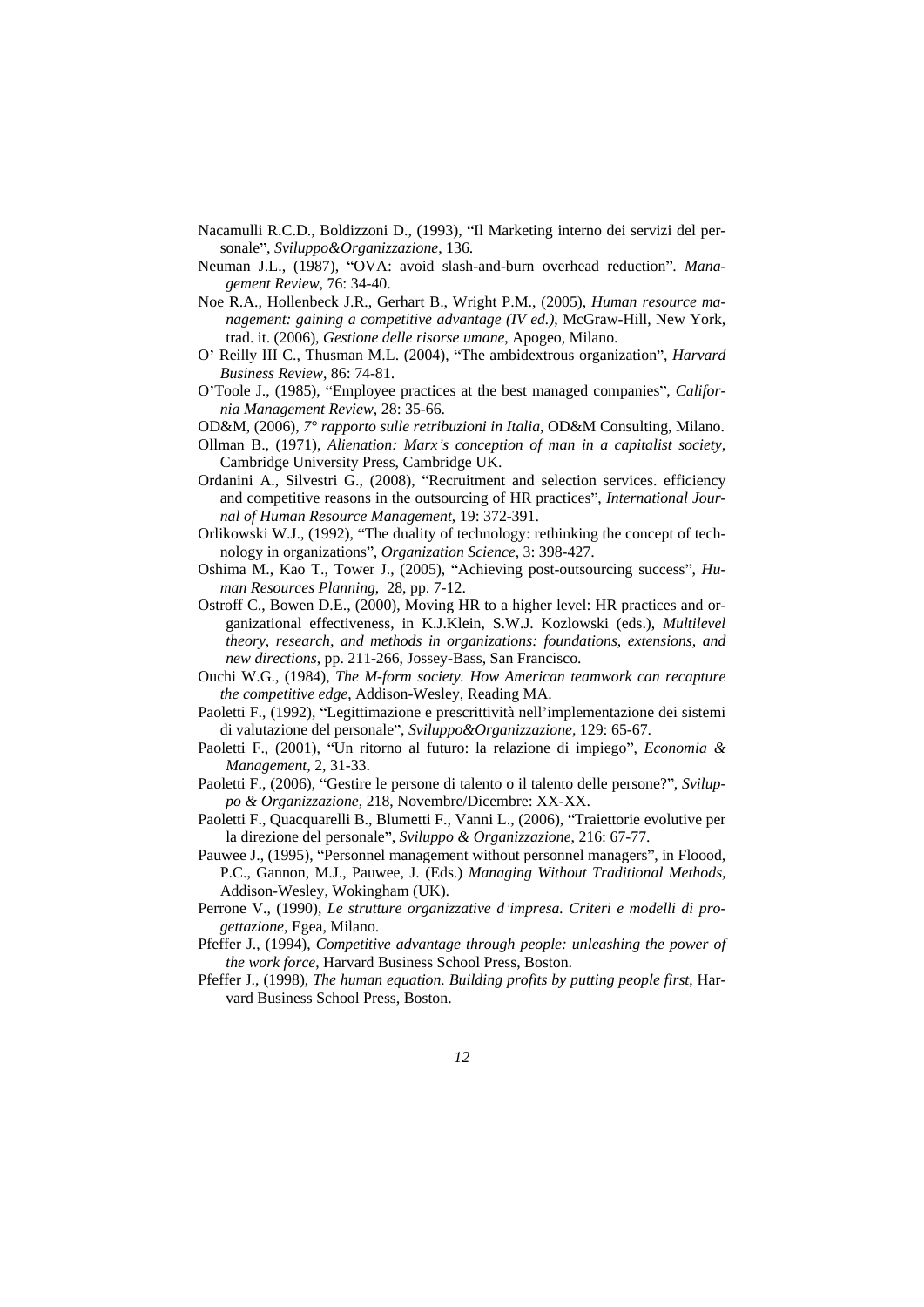- Pfeffer J., O Reilly C., (2000), *Hidden Value. How great companies achieve extraordinary results from ordinary people*, Harvard Business School Press, Boston.
- Pfeffer J., Salancik G., (1978), *The external control of organizations: a resource dependence perspective,* Harper & Row, New York.
- Pfeffer J., Sutton, R.I, (2000), *The knowing-doing gap. How smart companies turn knowledge into action*, Harvard Business School Press, Boston.
- Phillips J.J., (1997), *Return on Investment in training and performance improvement programs*, Gulf Professional Publishing.
- Pollitt D., Gelman L., Dell D., (2004), Outsourcing HR: the contrasting experiences of Amex and DuPont. *Human Resource Management International Digest*, 12,  $pp. 8-10.$
- Porter L.W., Steers R.M., Mowday R.T., Boulian P.V., (1974), "Organizational commitment, job satisfaction, and turnover among psychiatric technicians", *Journal of Applied Psychology*, 59: 603-609.
- Porter M., (1979), "How competitive forces shape strategy", *Harvard Business Review*, March-April: 137-145.
- Porter M.E., (1980), *Competitive Strategy*. The Free Press, New York.
- Prahalad C.K, Hamel G., (1990), "The core competence of the corporation", *Harvard Business Review, 68, 31: 79–91; trad. It. "La competenza distintiva delle* aziende", *Harvard Espansione*, 49.
- Purcell J., Ahlstrand B., (1995), Human resource management in the multidivisional company, Oxford University Press, Oxford.
- Purcell J., Kinnie N.J., Hutchinson S., Rayton B., Swart J., (2003), *Understanding the people and performance link: unlocking the black box,* CIPD, London.
- Pyhrr P., (1973), *Zero based budgeting*, Wiley, New York.
- Quick J.B., (1992), "Crafting an organizational culture: Herb's hand at Southwest Airlines , *Organizational Dynamics*, 21, 45-56.
- Quinn J.B., Hilmer F.G., (1994), "Strategic outsourcing", *Sloan Management Review*, 35: 43-55.
- R&S-Mediobanca, (2007), *Dati cumulativi delle principali banche internazionali 1997-2007*, R&S, Milano.
- Ravagnani R., (2000), *Information technology e gestione del cambiamento organizzativo*, EGEA, Milano.
- Ree M.J., Earles J.A., (1992), "Intelligence is the best predictor of job performance", *Psychological Science*, 1: 86-89.
- Robbins L, (1932), *An essay on the nature and significance of economic science, MacMillan, London.*
- Roberts J., (2004), *The modern firm: organizational design for performance and growth*, Oxford University Press, Oxford (UK), trad. it. (2006), *L impresa mo derna*, Il Mulino, Bologna.
- Roe R.A., (1999), "Work performance: a multiple regulation perspective", in C.L. Cooper, I.T. Robertson (eds.), *International review of industrial and organizational psychology*, 14: 231–335.
- Rugiadini A., (1979), *Organizzazione d impresa*, Giuffrè, Milano.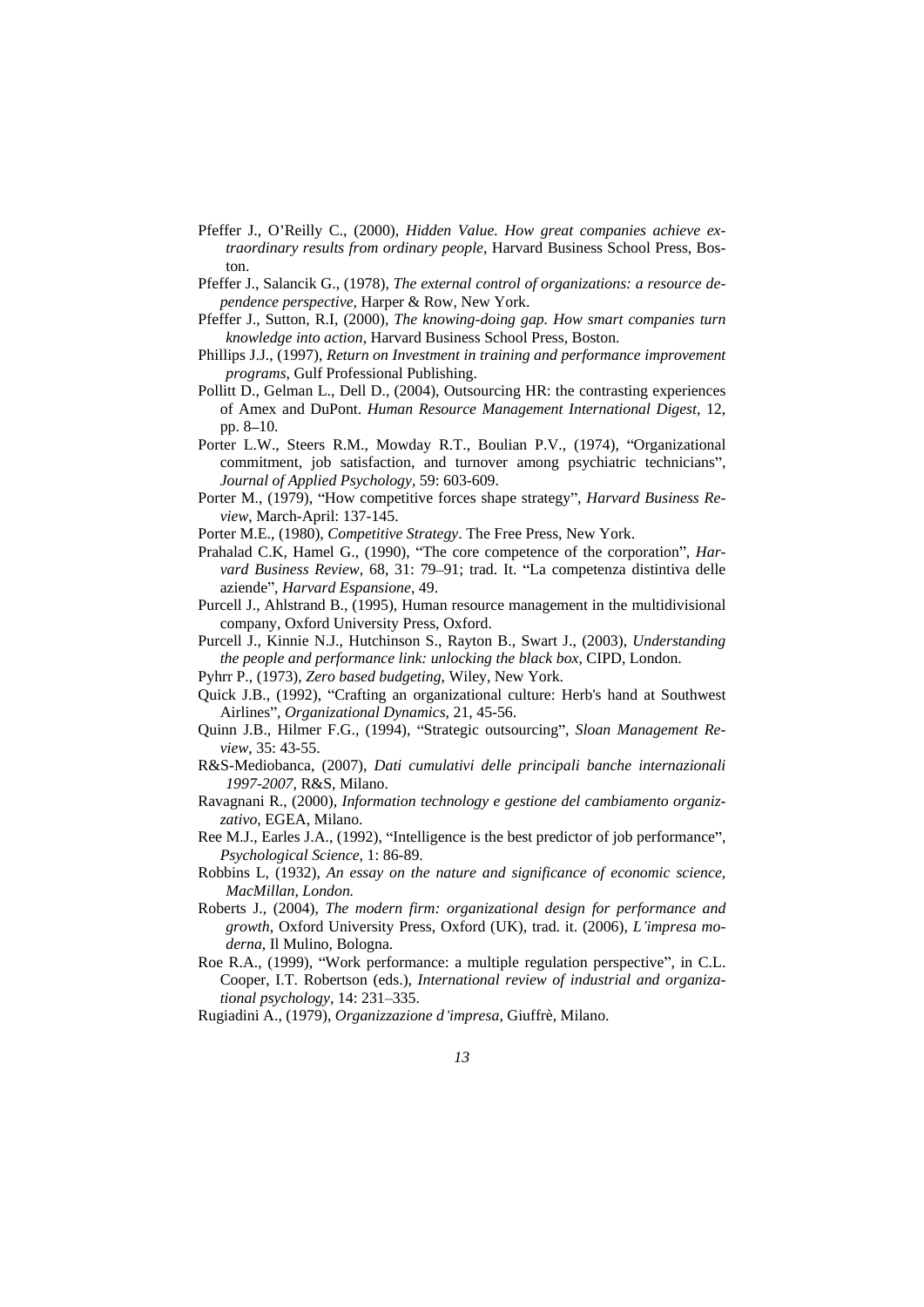- Rumelt R.P., (1974), *Strategy, structure and economic performance*, Division of Research, Graduate School of Business Administration, Harvard University, Boston.
- Ruta, D. (2005), "The application of change management theory to HR portal implementation in subsidiaries of multinational corporations", Human Resource Management**,** 44: 35 53.
- Salop J., Salop S., (1976), "Self-selection and turnover in the labor market", The *Quarterly Journal of Economics*, 90: 619-27.
- Schein E., (1992), *Organizational culture and leadership,* Jossey-Bass, San Francisco. The contract of the contract of the contract of the contract of the contract of the contract of the contract of the contract of the contract of the contract of the contract of the contract of the contract of the con
- Schneider B., Hanges P., Smith B., Salvaggio A., (2003), Which comes first: Employee attitudes or organizational financial and market performance", *Journal of Applied Psychology*, 88: 836-851.
- Schuler R.S., Jackson S.E., (1987), "Linking competitive strategies with human resource management practices", Academy of Management Executive, 1: 207-219. Shuit D.P., (2003), "Passing the bucks", *Workforce Management*, 82(9), pp. 30-36.
- 
- Silvestri G., Pilati, M., (2005), "La gestione strategica delle risorse umane. Un nuovo patto tra direzione del personale e management", Economia&Management, 1: 97-113.
- Simon H., (1947), *Administrative behavior: a study of decision-making processes in administrative organizations*, The Free Press, New York.
- Simon H.A., (1987), "Making management decisions: the role of intuition and emotion", *Academy of Management Executive*, 1: 57-64, trad. it., (1988), "Intuizione ed emozione nelle scelte manageriali", *Sviluppo&Organizzazione*, 105.
- Soda G., (1998), *Reti tra imprese. Modelli e prospettive per una teoria del coordinamento*, Carocci, Roma.
- Soda G., (2002), "Licenziamenti e valore. Una ricerca empirica sulla relazione fra annunci di downsizing e quotazione azionaria , *Economia & Management*, 85- 99.
- Solari L., (2004), *La gestione delle risorse umane. Dalle teorie alle persone*, Carocci, Roma.
- Spencer L.M., Spencer S.M., (1993), *Competence at Work*, John Wiley & Sons, New York, trad. it., *Competenza al lavoro*, (1995), Franco Angeli, Milano.
- Stewart T., (1996), "Taking on the last bureaucracy", *Fortune*, 133: 105-108.
- Stewart T.A., (1996), "Taking on the Last Bureaucracy", *Fortune*, January 15, pp. 105-107.
- Stinchcombe A., (1965), "Social structure and organization", in J. March (ed.), *Handbook of organization,* Rand McNally, Chicago.
- Storey J., (1992), *Developments in the management of human resources*, Blackwell Publishing, Oxford UK.
- Tesio D., Viada L., Santoro S., (2008), "L'immagine della gestione delle risorse umane in Italia". *Sviluppo&Organizzazione*, 225: 86-100.
- Thusman M.L, Romanelli E., (1985), "Inertia, environments and strategic choice: a quasi-experimental design for comparative-longitudinal research, *Management Science,* 32: 608-621.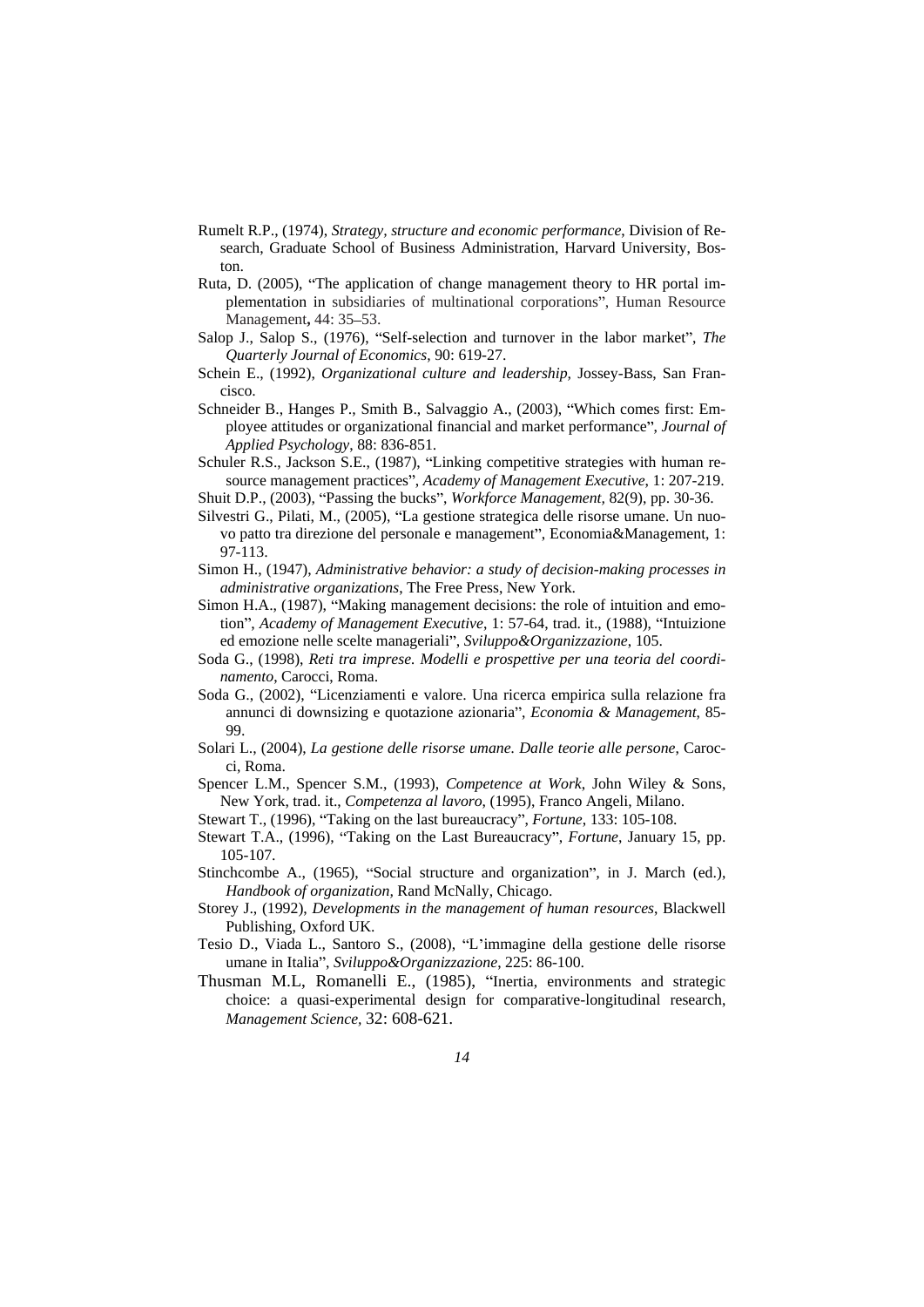- Tosi H., Pilati M., (2008), *Comportamento organizzativo. Attori, relazioni, orga nizzazione, management*, Egea, Milano.
- Tosi H., Tosi L., (1986), What Managers Need to Know About Knowledge-Based Pay , *Organizational Dynamics*, 14: 52-64.
- Towers & Perrin, (2005), *HR outsourcing: new realities, new expectations. Study of HRO effectiveness*, Towers & Perrin, London.
- Treacy M., Wiersema F., (1993), "Customer intimacy and other value disciplines", Harvard Business Review, 71: 84-93.
- Tsui A.S., Pearce, J.L., Porter, L.W., Tripoli, A.M., (1997), "Alternative approaches to the employee-organization relationship: Does investment in employees pay off? , *Academy of Management Journal,* 40: 1089-1121.
- Turati C., (1998), *L organizzazione semplice. La sfida alla complessità inutile*, E-GEA, Milano.
- Tushman M.L., O'Reilly C.A. (1997), "Ambidextrous organizations: managing evolutionary and revolutionary change , *California Management Review*, 38: 8-30.
- Ulrich D., (1997), *Human Resource Champions: The Next Agenda for Adding Value and Delivering Results*, Harvard Business School Press, Boston, MA.
- Ulrich D., Broakbank W., (2005), *The HR value propostition*, Harvard Business School Press, Boston.
- Ulrich D., Halbrook R., Meder D., Stuchlik M., Thorp S., (1991). "Employee and customer attachment: synergies for competitive advantage , *Human Resource Planning*, 14: 89-104
- Ulrich D., Losey M., Meisenger S., (2005), *The Future ofthe Human Resource Management,* John Wiley & Sons, Hoboken (NJ).
- Van an de Ven A. H., Poole M.S., (1995), Explaining development and change in organizations", *Academy of Management Review 20:* 510-540.
- van Ommeren J., Brewster C., Vernon P., Philips J., (2000), *European trends in HR Outsourcing*, Cranfield School of Management and William M. Mercer Research Report. **Example 20** No. 2014 12:30 and 20 No. 2014 2015 2016 2017 2018 2017 2018 2017 2018 2017 2018 2017 2018 2017 2018 2017 2018 2017 2018 2017 2018 2017 2018 2017 2018 2017 2018 2017 2018 2017 2018 2017 2018 2017 2018
- Venkatesh V., Morris M. G., Davis G. B., Davis F. D., (2003), "User acceptance of information technology: toward a unified view", *MIS Quarterly*, 27: 425–478.
- von Neumann J., Morgenstern O., (1944), *Theory of games and economic behavior*, Princeton University Press, Princeton NJ.
- Vroom V. H., (1964), *Work and motivation*, Wiley, New York.
- Wahrenbourg M., Hackethal A., Friedrich L., Gellrich T., (2008), "Strategic decisions regarding the vertical integration of human resource organizations: evidence for an integrated HR model for the financial services and non-financial services industry in Germany, Austria and Switzerland", *International Journal of Human Resource Management*, 17: 1726-1771.
- Watson Wyatt Worldwide, (2002), *Human Capital Index. Human capital as a lead indicator of shareholder value*, Washington DC.
- WCED World Commission on Environment and Development, (1987), *Our com mon future,* Oxford University Press, Oxford, UK.